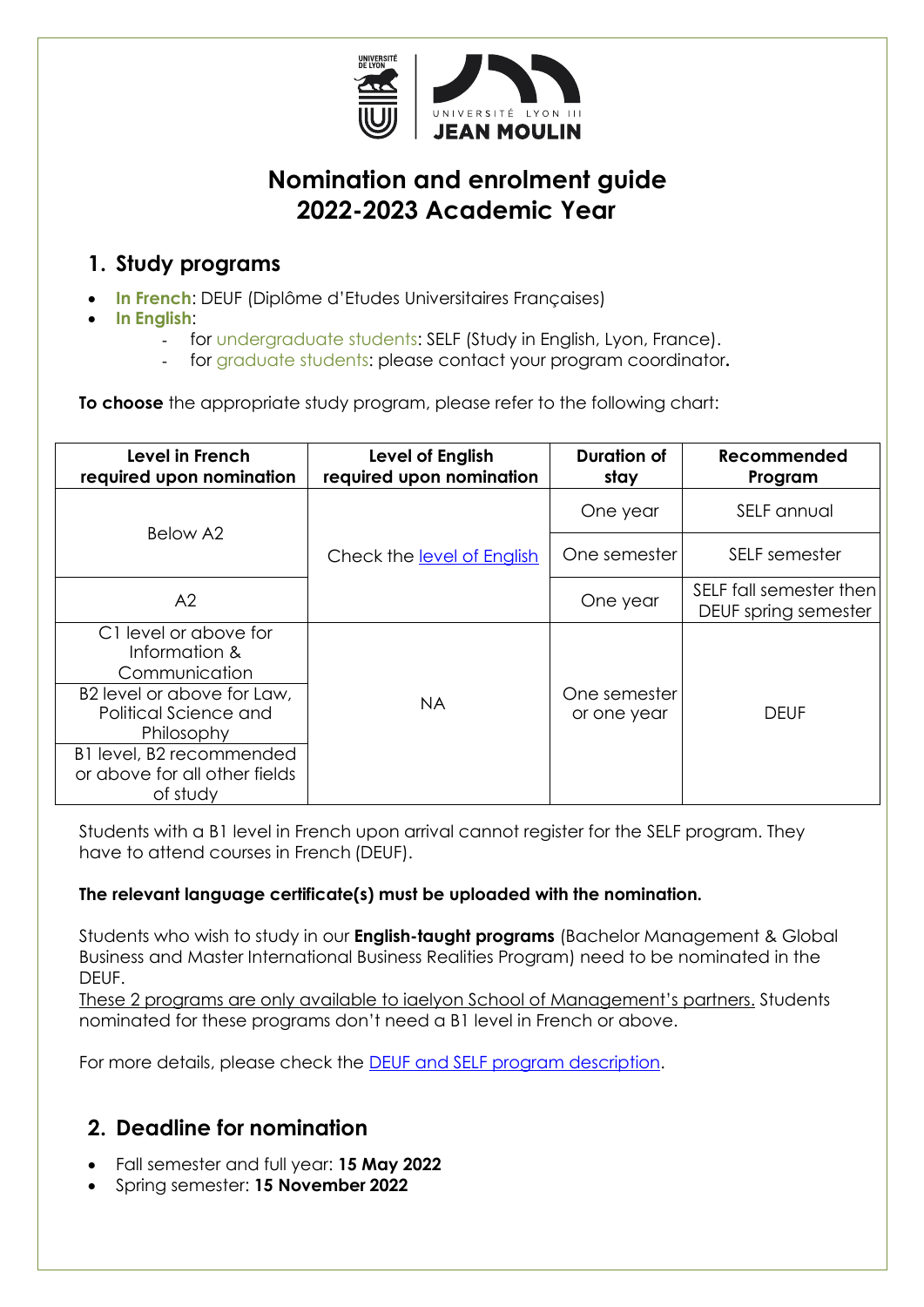

### **3. Online nomination**

#### **Login the online [Nomination portal.](https://apps.univ-lyon3.fr/nominations/Root/Public/IdentificationCorrespondants.aspx)**

- A user guide on how to nominate your students is available.
- Once a nomination is validated by our International Office, the **acceptance letter** required for all visa applications for non-European citizens will be sent. NB: acceptance letters will not be sent to European citizens, unless requested by home institution.

Once a nomination has been validated, students receive information regarding:

- Enrollment online
- Key dates
- Accommodation

## **4. Enrollment**

As from June 2022, students will have to go through the following 5 steps:

#### **STEP 1: ACCOMMODATION**

For all students: accommodation [options](https://www.univ-lyon3.fr/se-loger-a-lyon). For students who seek assistance: [Lyon III International Association](https://www.associnterlyon3.fr/) (from June onwards).

#### **STEP 2: ENROLLMENT**

Administrative [online registration u](https://webinscription.univ-lyon3.fr/)sing the student LOGIN and PASSWORD.

Enrollment periods:

**●** DEUF program

Fall semester or full year: 27 June to 14 July 2022 Spring semester: 31 October to 30 November 2022

**●** SELF program Fall semester or full year: 20 June to 10 July 2022 Spring semester: 21 November 2022 to 11 December 2022

#### **STEP 3: INSURANCE**

#### **Health Insurance**

European residents: European health insurance card is mandatory and must be valid throughout the stay.

Non-European residents: French health insurance ("sécurité sociale") **is free of charge. It is not mandatory if you have your own insurance but we strongly advise you to register** upon arrival**.**

#### **STEP 4: DOCUMENTS TO BE UPLOADED**

- 1. Lyon 3 enrollment printout
- 2. Color ID photo (**3,5cmx4,5cm**)
- 3. Copy of Passport/ID card
- 4. For European residents: copy of European health insurance card valid throughout their stay

#### **On the registration portal as soon as possible** and by **14 July 2022.**

*The student card will be given only if all required documents are sent by the deadline.*